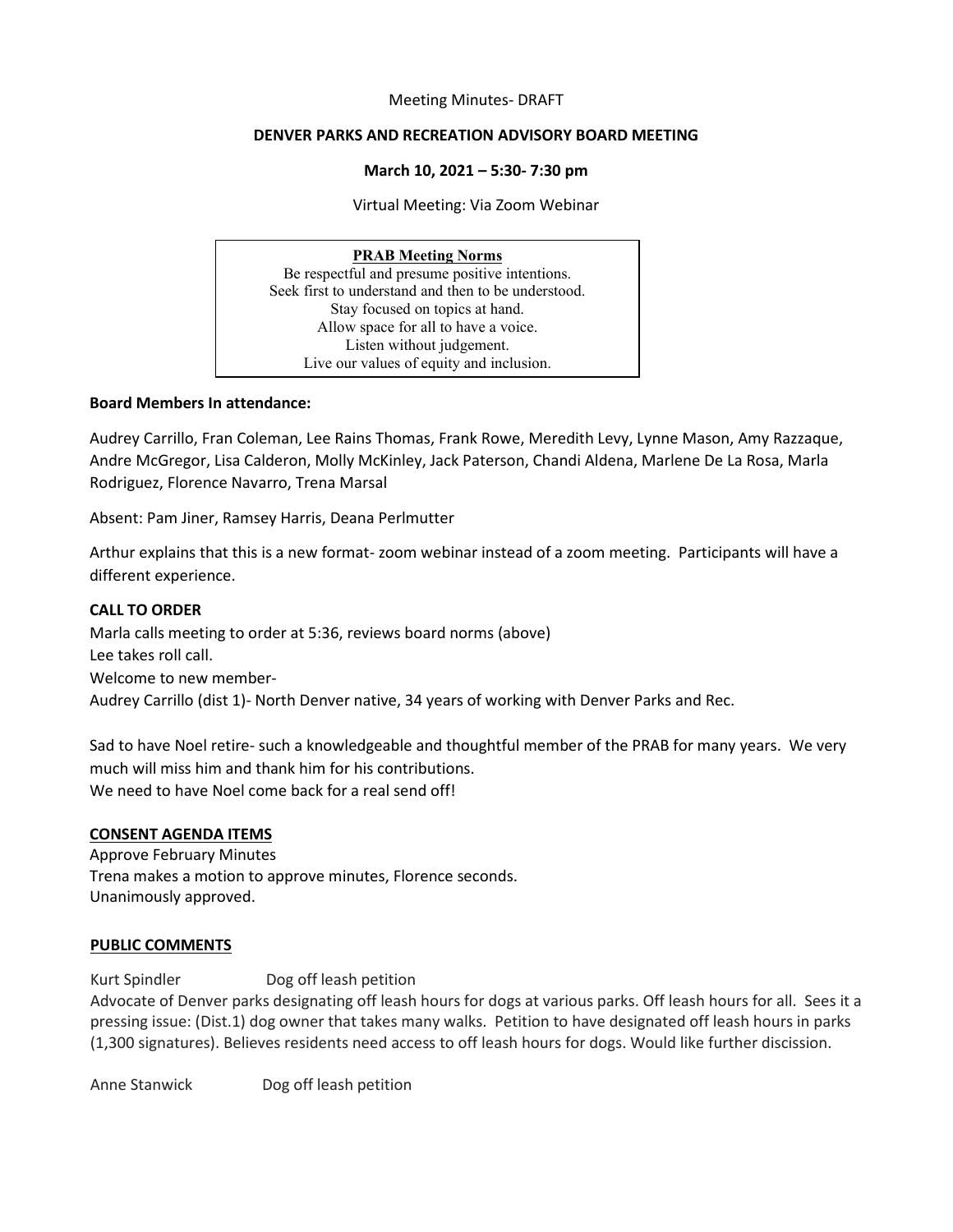Against off leash park hours. Frequent park user, dog owner. Dog owners are legally required to register dogs. In walking Sloan's lake, 44 piles of dog poop. 12 dog parks in the city. Concerned about off leash dogs. Shared space- not respectful to have dogs off leash. Has seen many people not following the rules. Could use this to generate funds. Petition for off leash hours creates an unsafe situation for all.

### Mary Frances Nevans Canada Geese Task Force

Dist 9 resident. Task force has met 3 times, has finalized a mission statement and will be reviewed and ratified at March meeting.

## Mary Francis Dog Off Leash Petition

Advocate of Denver parks designating off leash hours for dogs at various parks. Began off leash dog hour petition. With many dogs, feels that it is needed to have more space to exercise dogs. Often dog owners go against off leash laws. Would like to have off leash laws similar to New York City. Sees this as an important issue and would like follow up.

## Mike Naes The Park People

Board of trustees on the Park People, volunteers that care for the parks and trees of Denver. Denver digs trees is the biggest project. Free and low cost trees, focused on low canopy areas, raised money for parks as well, refurbishment and construction. Plant celebration and memorial trees. Request- need more help, especially with delivering trees, parkpeople.org also more volunteers for other roles. See this website for additional details.

### [www.theparkpeople.org](http://www.theparkpeople.org/)

## **PRAB COMMITTEE REPORTS**

Executive Committee: Retreat discussion

Marla- April 24 is the date. Will be a zoom retreat from 9-2. Will be facilitated and we hope to make it very productive and meaningful. 1 on 1 meetings were held earlier this year and we are planning a retreat based on themes we have heard.

Lee shared draft retreat objectives and current responsibilities of each committee.

### Retreat Objectives

| Connect our work on the PRAB to the Game Plan      |  |
|----------------------------------------------------|--|
| Develop a shared understanding of the role of PRAB |  |
| Define and clarify the role of committees          |  |
| Review existing committees and make adjustments    |  |
| Build connections with one another                 |  |

New members please choose a committee at the next meeting. (meeting times can change if needed)

| <b>Resiliency and Sustainability</b><br>Meets last Friday each month @ 1:00<br>Currently has 3 PRAB members                                 | Issues related to natural resources, water use, energy, urban<br>forest, mountain parks, waterways, green infrastructure,<br>wildlife management, pesticide management.       |
|---------------------------------------------------------------------------------------------------------------------------------------------|-------------------------------------------------------------------------------------------------------------------------------------------------------------------------------|
| <b>Operations &amp; Maintenance, Budget &amp;</b><br><b>Finance</b><br>Meets last Monday of each month @ 12<br>Currently has 3 PRAB members | Issues related to park rangers, service standards, rules &<br>regulations, permits, safety, facility maintenance and<br>technology, fees.                                     |
| Planning and Design, Funding, Access,<br>and Accessibility<br>Meets 3rd Tuesday of each month @ 5<br>Currently has 5 PRAB members           | Issues related to emerging trends, acquisition, mobility and<br>connectivity, inter-agency projects and collaboration, historic<br>facilities and innovation, mountain parks. |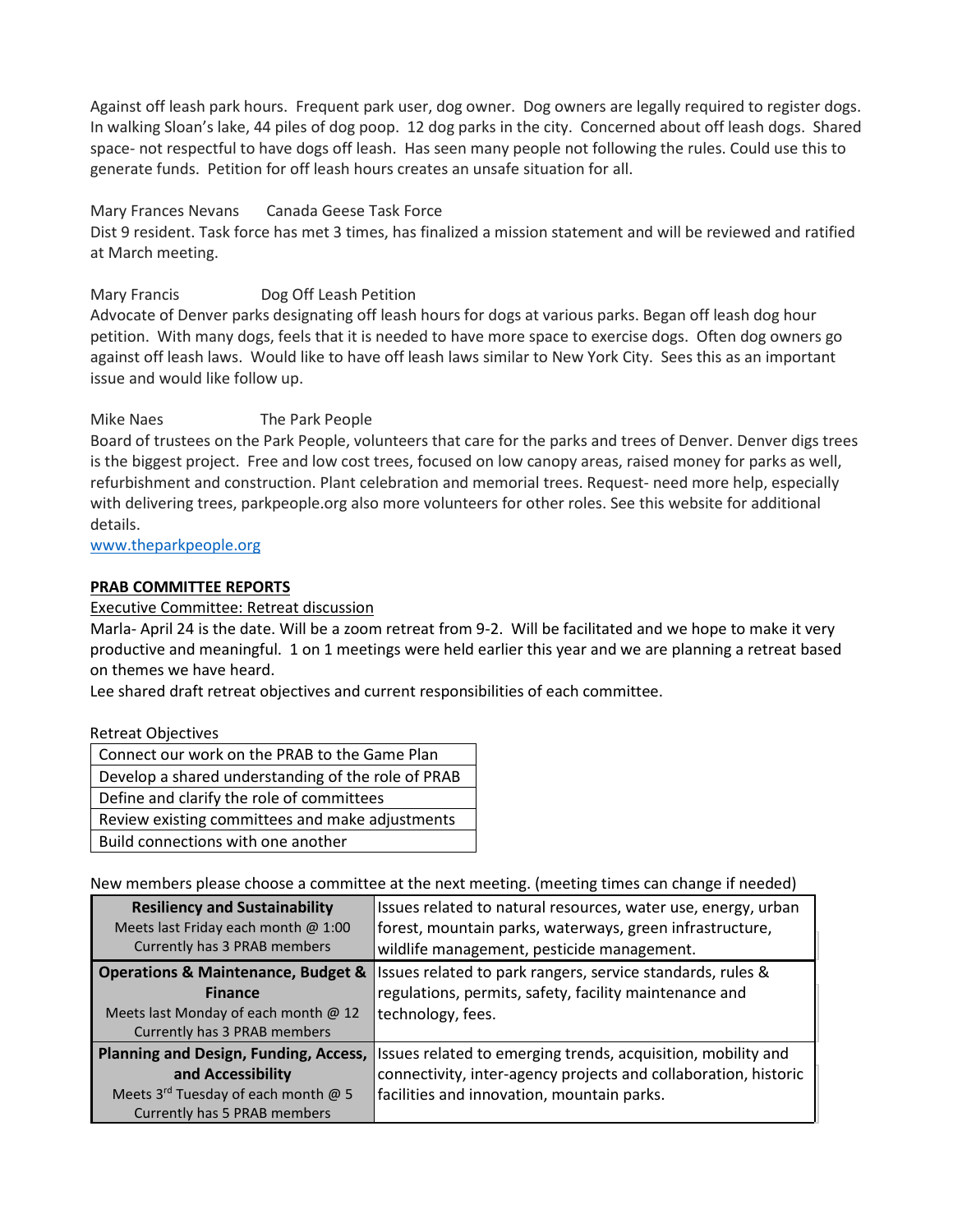| "PRAB Outreach Committee"                    |  |  |
|----------------------------------------------|--|--|
| <b>Outreach, Community Engagement,</b>       |  |  |
| <b>Communications, Parks and</b>             |  |  |
| <b>Recreational Programming</b>              |  |  |
| Meets 1 <sup>st</sup> Wed. of each month @ 5 |  |  |
| Currently has 1 PRAB member                  |  |  |
|                                              |  |  |

Issues related to marketing, sponsorships, partnerships, fundraising, parks naming, volunteers, education, stewardship, human resources, Sports, youth programming, active older adults, outdoor education, arts and culture, health and affordability.

Florence- An opportunity for us to build connections with one another. Also, ground ourselves in the Game Plan and understand how we can connect our work on the PRAB to the Game Plan.

Chairperson meeting update: Park Hill Strategic planning group, Chandi and Andre will share updates with PRAB each month. Planning committee is also making sure to connect about PRAB.

## Outreach Committee (Lisa)

## 1<sup>st</sup> Wednesday of the month 5-6

Park Hill golf course committee make up and lack of diversity in economics, possible conflicts of interest. Hopes to connect with the PRAB members on the Park Hill Golf Course steering committee.

Public meeting rules and notice of notes and meetings. Inconsistent posting in notes from meeting- operations committee will dig into. Meetings being recorded and publicly accessed. Glad to be gathering input to inform the while paper recommendations. Clarification- newly formed geese task force is a community group and not part of the PRAB committees. Community co-chairing is a model that can be successful, would like to continue discussions.

Marla- We will post a link to request the recording of PRAB meetings- try to make it easier. Retreat can help us align and further determine how committees flow.

Planning, Design, Funding, Accessibility (Meredith, Molly, Lynne, Pam, Florence)

Met on 2/16.

Topics discussed- game plan understanding and how to connect it to committee work.

Continue to have mountain parks under this committee, perhaps with a quarterly sub- committee.

Importance of connecting with city council members to understand budget priorities.

Upcoming: access to parks- including mountain parks, pickle ball

Surveys:

Acquisition plan meeting -tomorrow at 5:30 on DPR website and on facebook

Dist. 5- 3/18 @ 5:30 Verbena Park upgrades

Wash park north boathouse/ old playground area 3/18 @ 5:30

Florence- Skyline park community meeting, moving along in the process with some design ideas.

When meeting with council person and parks planner, get an overview of projects in each district. Lots of surveys- share broadly across social media.

Often DPR posts info on Nextdoor and other places, but we as PRAB can help get the word out.

## Operations, Maintenance, Budget (Frank, Trena, Amy)

Gathering budget recommendations for the executive director. Our charge is to provide recommendations to the department on the budget in the form of the white paper. We are discussing the 2022 budget. Began brainstorming ideas and how to provide those recommendations. Thinking of new formats. Common sense language, visual. Want a process, not a product. Shared document to gather feedback from all PRAB members. 4 buckets: Game plan, Equity, Black Lives Matter, Community voice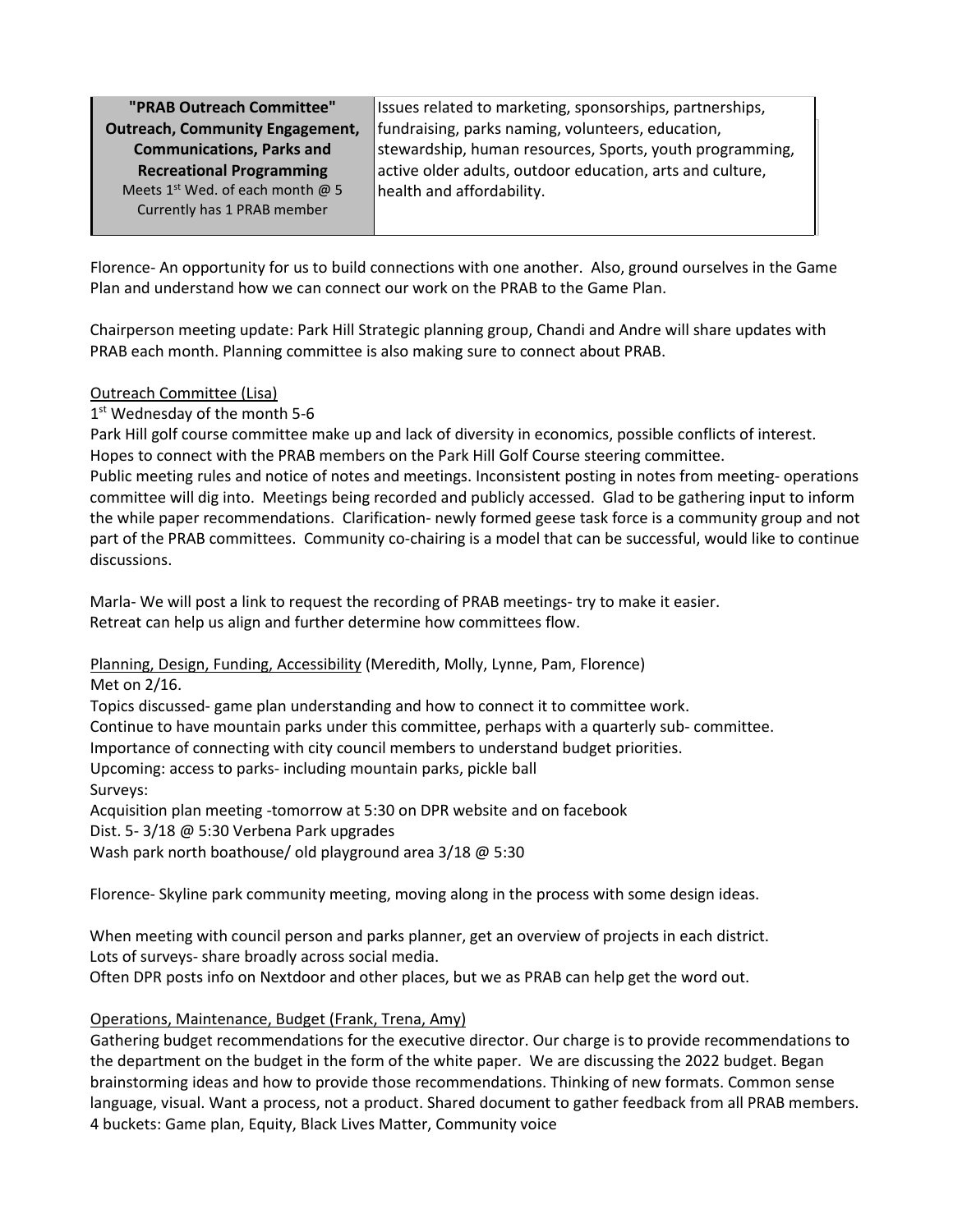Marla- would like for committees to discuss and provide input.

#### Resiliency and Sustainability (Fran, Lee, Jack)

Met on 2/26- energy, air pollution, greenhouse gas reduction- will follow up with more learning in the committee (3/26 @ 1:00) Trash program (presentation tonight) Community task force has come together and is working on geese management efforts.

### Park Hill Golf Course

Chandi and Andre are the PRAB representatives and they gave an update after the  $1<sup>st</sup>$  meeting. Grounding in equity. Began with talking about what is possible, what is not possible. Roles and responsibilities for group members were reviewed. Learned history as well. Reviewed some data about current status. Conversations need to include what conservation means to development. Balance of respect of presenter and how to ask questions appropriately.

### Public meeting 3/25,

Lisa also attended meeting- concerns were raised about city attorney interpretation, comment is very limited for public input.

How is PRAB going to be interacting with this committee as we have questions and comments? Lynne reminds us that conserving Park Hill golf course was a recommendation on our white paper last year.

Marla- reminds us that we do have representation from PRAB on this planning group. Encourages us to send any questions/comments to our representatives- Chandi and Andre.

## **EXECUTIVE DIRECTOR'S REPORT**

# **Executive Director's Report Parks and Recreation Advisory Board March 10, 2021**

### **Introduction of Mark Bernstein, Chief of Staff**

- 20 Years with DPR
- Most recently Downtown Planner
- Has led numerous projects and initiatives for DPR: The Outdoor Downtown Master Plan; Downtown Children's Playground; temporary art exhibits in Commons and Civic Center parks; Greater & Greener International Parks Conference; Pocket Park on 21<sup>x</sup> Street; & more!
- Strategic oversight on planning and implementation on major projects (Game Plan); lead policy work; drive department wide administrative and operational process improvements; manage inter agency and intergovernmental relations

**Major Projects Update –** These three projects will be going to City Council for approval because of an ordinance that requires approval for new construction of a building over 3000 square feet:

### **GVR Pool - 15.6M total budget, 100% Elevate Denver Bond Funded**

- Design and construction of a new state of the art indoor pool facility an addition to the existing Green Valley Ranch Rec Center
	- 16,000 SF new constructed space
	- 43' Height to match existing building massing and elevations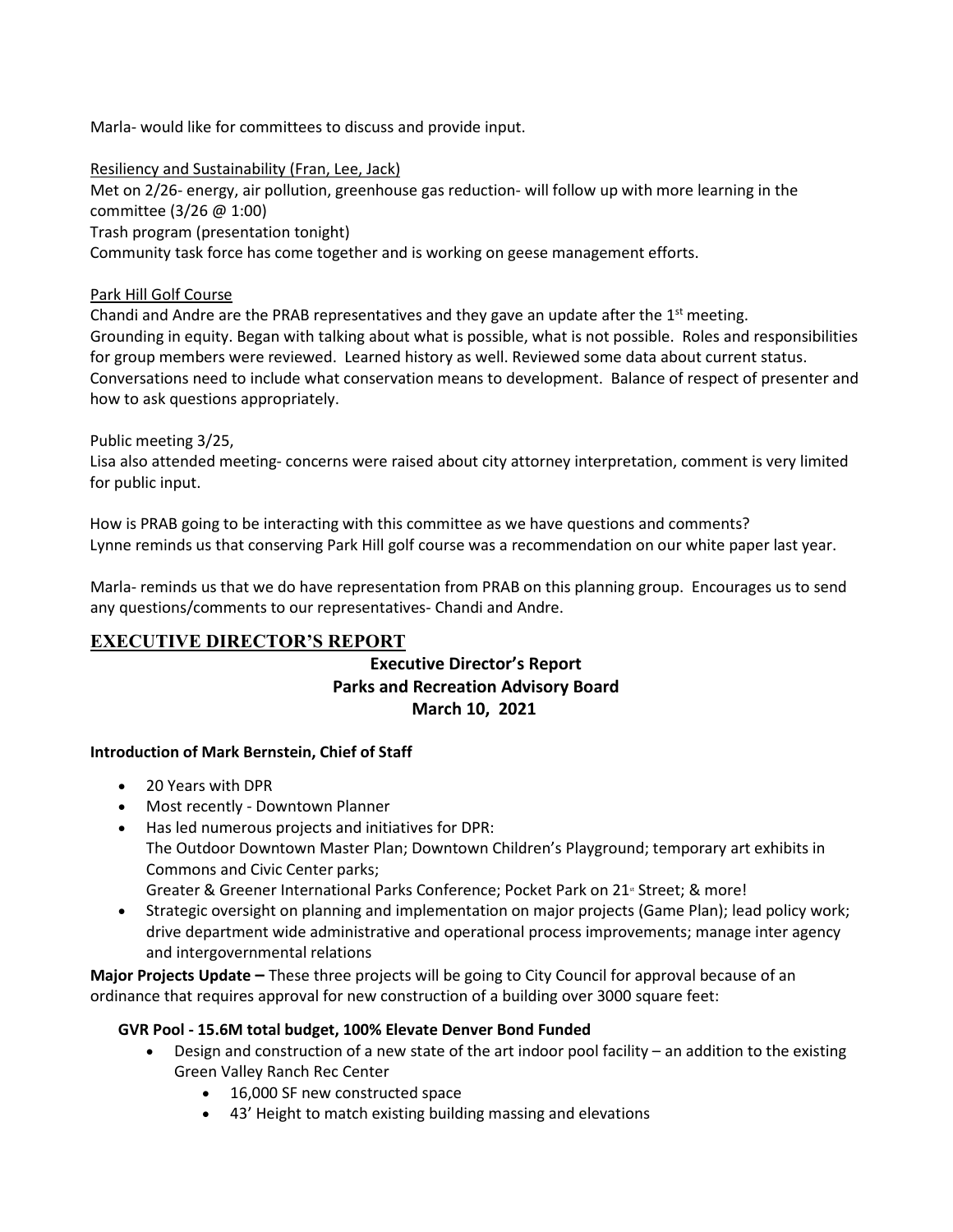- Extensive Public Outreach Process:
	- (2) in-person public meetings
		- Public Meeting #1 09/10/2019
		- Public Meeting #2 11/13/2019
	- Youth Focused Group Meeting 12/17/2019
	- (1) Virtual Public Meeting
		- #3 Final Design Video Posted 09/03/2020
- Schedule:
	- Currently out to bid via DOTI hard bid + workforce program
	- Construction completion anticipated late 2022

## **ELK Building - 3.75M total budget, DPR and ELK Partnership**

- Design and construction of a new environmental learning center for kids at Montbello Open Space
	- Building 4,000 SF new constructed space
	- 30' Height to maximize daylighting
- Park Outreach
	- Extensive outreach was done during the Montbello Open Space master planning process in 2017-2018
	- Masterplan included location, size and orientation of proposed ELK building
- Building Outreach
	- (1) The outreach event that was intended during building design process has evolved into groundbreaking for ELK's 25<sup>th</sup> anniversary in 2021
- Schedule:
	- Currently out to bid via DOTI on calls
	- Construction completion anticipated early 2022

## **Rosedale – 5M total budget, 10% Bond remaining from DPR CIP**

- Design and construction of a new office building for the SW maintenance district, including improvements to the site and existing structures to create a new headquarters facility
	- New office building 4,990 SF
	- 20' Height to maximize daylighting
	- #1 Priority for maintenance facility upgrades system-wide
- Outreach
	- DPR will take proposed building plan and elevations to local RNO's Spring 2021
- Schedule:
	- Currently finalizing design and preparing for bid to DOTI on calls
- Construction completion anticipated early 2022

## **Off leash dog hours proposal -**

- Petition circulated by Mary Francis who spoke during public comment along with other speakers.
- Response to petitioners and request from Councilwoman Sandoval, joined by Council members Kniech and Kashmann:

"Thank you for reaching out and sharing your idea and the petition you started, I had not heard of this program in NYC. When it comes to animal protection any type of ordinance change would need to have both Animal Protective Services and Parks and Rec. opine on how this change would affect all involved, and the impact on the current ordinances and rules in place. I am going to be connecting you with the various City experts to help get this conversation started so please be patient with us as the appropriate agencies look into this and reply.